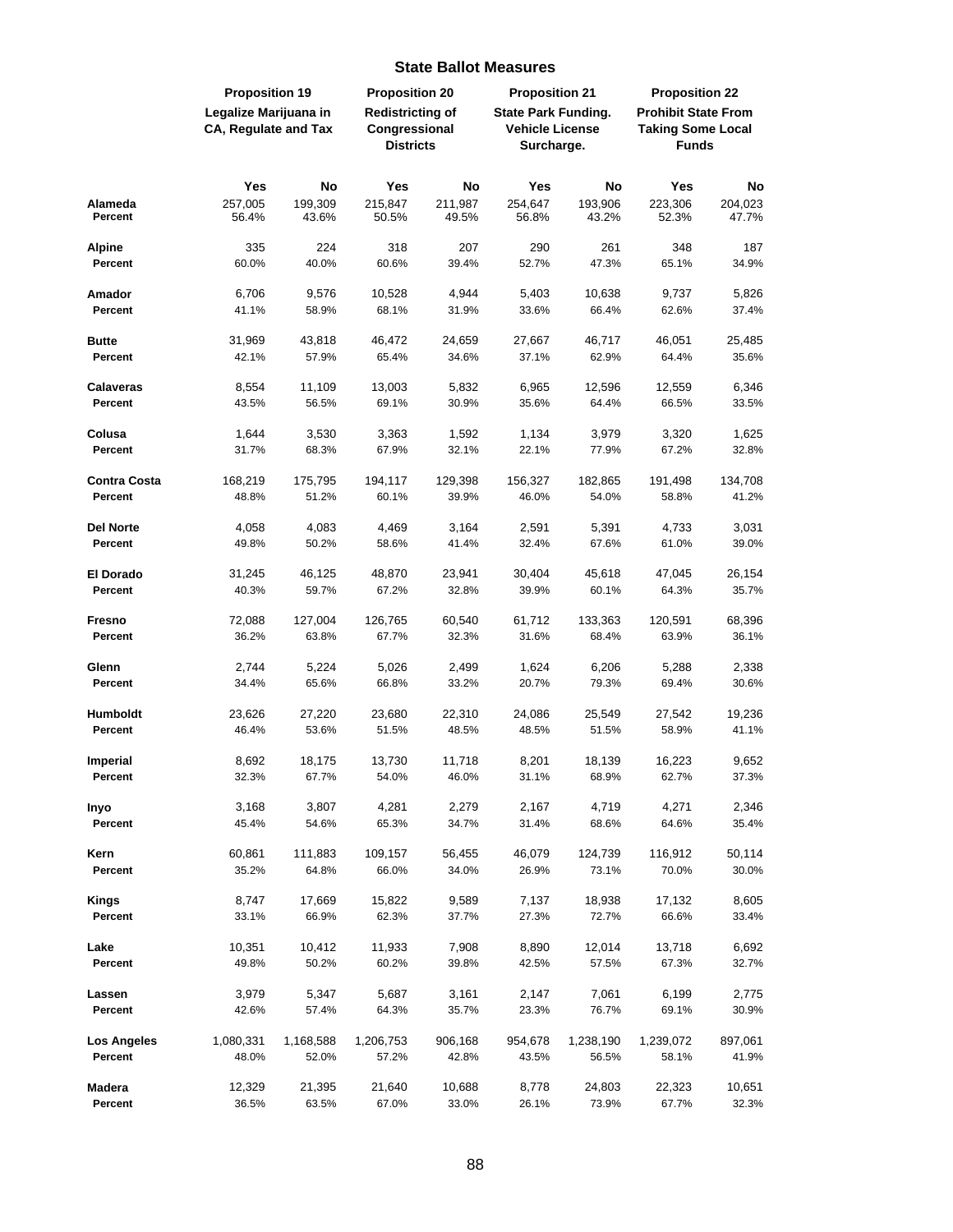|                   | <b>Proposition 19</b>                         |           | <b>Proposition 20</b>                    |           | <b>Proposition 21</b>                                |           | <b>Proposition 22</b>                                  |         |
|-------------------|-----------------------------------------------|-----------|------------------------------------------|-----------|------------------------------------------------------|-----------|--------------------------------------------------------|---------|
|                   | Legalize Marijuana in<br>CA, Regulate and Tax |           | <b>Redistricting of</b><br>Congressional |           | <b>State Park Funding.</b><br><b>Vehicle License</b> |           | <b>Prohibit State From</b><br><b>Taking Some Local</b> |         |
|                   |                                               |           | <b>Districts</b>                         |           | Surcharge.                                           |           | <b>Funds</b>                                           |         |
|                   | Yes                                           | <b>No</b> | Yes                                      | <b>No</b> | Yes                                                  | <b>No</b> | Yes                                                    | No      |
| <b>Marin</b>      | 69,792                                        | 42,207    | 65,606                                   | 38,000    | 69,444                                               | 40,816    | 48,404                                                 | 54,322  |
| Percent           | 62.4%                                         | 37.6%     | 63.4%                                    | 36.6%     | 63.0%                                                | 37.0%     | 47.1%                                                  | 52.9%   |
| <b>Mariposa</b>   | 3,764                                         | 4,433     | 5,148                                    | 2,690     | 2,575                                                | 5,580     | 5,128                                                  | 2,744   |
| Percent           | 45.9%                                         | 54.1%     | 65.7%                                    | 34.3%     | 31.5%                                                | 68.5%     | 65.2%                                                  | 34.8%   |
| Mendocino         | 14,889                                        | 16,963    | 15,747                                   | 13,783    | 15,982                                               | 15,378    | 16,994                                                 | 12,883  |
| Percent           | 46.7%                                         | 53.3%     | 53.4%                                    | 46.6%     | 51.0%                                                | 49.0%     | 56.9%                                                  | 43.1%   |
| <b>Merced</b>     | 18,178                                        | 29,397    | 27,441                                   | 17,883    | 14,708                                               | 32,252    | 30,662                                                 | 15,398  |
| Percent           | 38.2%                                         | 61.8%     | 60.6%                                    | 39.4%     | 31.3%                                                | 68.7%     | 66.6%                                                  | 33.4%   |
| <b>Modoc</b>      | 1,595                                         | 2,199     | 2,562                                    | 1,086     | 661                                                  | 3,108     | 2,667                                                  | 1,020   |
| Percent           | 42.0%                                         | 58.0%     | 70.3%                                    | 29.7%     | 17.5%                                                | 82.5%     | 72.4%                                                  | 27.6%   |
| Mono              | 2,512                                         | 1,907     | 2,684                                    | 1,351     | 1,836                                                | 2,487     | 2,766                                                  | 1,365   |
| Percent           | 56.9%                                         | 43.1%     | 66.6%                                    | 33.4%     | 42.4%                                                | 57.6%     | 67.0%                                                  | 33.0%   |
| <b>Monterey</b>   | 50,983                                        | 48,066    | 52,538                                   | 42,337    | 52,363                                               | 46,020    | 59,446                                                 | 36,165  |
| Percent           | 51.5%                                         | 48.5%     | 55.4%                                    | 44.6%     | 53.3%                                                | 46.7%     | 62.2%                                                  | 37.8%   |
| Napa              | 23,210                                        | 23,197    | 27,451                                   | 16,161    | 21,312                                               | 24,434    | 25,813                                                 | 18,021  |
| Percent           | 50.1%                                         | 49.9%     | 63.0%                                    | 37.0%     | 46.5%                                                | 53.5%     | 58.9%                                                  | 41.1%   |
| Nevada            | 20,368                                        | 25,448    | 29,684                                   | 13,804    | 21,021                                               | 23,996    | 26,606                                                 | 16,644  |
| Percent           | 44.4%                                         | 55.6%     | 68.3%                                    | 31.7%     | 46.6%                                                | 53.4%     | 61.6%                                                  | 38.4%   |
| Orange            | 368,952                                       | 503,152   | 566,602                                  | 252,724   | 299,365                                              | 559,988   | 503,465                                                | 327,485 |
| Percent           | 42.3%                                         | 57.7%     | 69.2%                                    | 30.8%     | 34.8%                                                | 65.2%     | 60.6%                                                  | 39.4%   |
| <b>Placer</b>     | 52,902                                        | 89,670    | 90,754                                   | 42,983    | 57,138                                               | 83,197    | 84,782                                                 | 49,628  |
| Percent           | 37.1%                                         | 62.9%     | 67.9%                                    | 32.1%     | 40.7%                                                | 59.3%     | 63.1%                                                  | 36.9%   |
| <b>Plumas</b>     | 4,211                                         | 5,056     | 6,058                                    | 2,727     | 2,895                                                | 6,250     | 5,860                                                  | 3,014   |
| Percent           | 45.4%                                         | 54.6%     | 69.0%                                    | 31.0%     | 31.6%                                                | 68.4%     | 66.1%                                                  | 33.9%   |
| Riverside         | 204,177                                       | 278,550   | 299,364                                  | 162,119   | 159,600                                              | 317,234   | 314,862                                                | 151,870 |
| Percent           | 42.2%                                         | 57.8%     | 64.9%                                    | 35.1%     | 33.4%                                                | 66.6%     | 67.5%                                                  | 32.5%   |
| <b>Sacramento</b> | 174,466                                       | 245,575   | 233,561                                  | 164,195   | 192,446                                              | 221,260   | 232,155                                                | 167,185 |
| Percent           | 41.5%                                         | 58.5%     | 58.8%                                    | 41.2%     | 46.5%                                                | 53.5%     | 58.2%                                                  | 41.8%   |
| <b>San Benito</b> | 7,669                                         | 8,320     | 8,963                                    | 6,196     | 7,143                                                | 8,669     | 10,224                                                 | 5,174   |
| Percent           | 47.9%                                         | 52.1%     | 59.2%                                    | 40.8%     | 45.1%                                                | 54.9%     | 66.4%                                                  | 33.6%   |
| San Bernardino    | 181,173                                       | 253,778   | 259,672                                  | 155,948   | 139,849                                              | 291,093   | 275,829                                                | 142,466 |
| Percent           | 41.6%                                         | 58.4%     | 62.5%                                    | 37.5%     | 32.4%                                                | 67.6%     | 66.0%                                                  | 34.0%   |
| San Diego         | 426,807                                       | 478,552   | 553,153                                  | 286,366   | 346,259                                              | 539,977   | 554,202                                                | 290,991 |
| Percent           | 47.1%                                         | 52.9%     | 65.9%                                    | 34.1%     | 39.0%                                                | 61.0%     | 65.6%                                                  | 34.4%   |
| San Francisco     | 175,676                                       | 100,448   | 119,630                                  | 135,014   | 168,609                                              | 102,047   | 111,087                                                | 143,256 |
| Percent           | 63.7%                                         | 36.3%     | 46.9%                                    | 53.1%     | 62.3%                                                | 37.7%     | 43.6%                                                  | 56.4%   |
| San Joaquin       | 62,060                                        | 95,611    | 89,024                                   | 59,658    | 56,482                                               | 98,669    | 97,171                                                 | 53,522  |
| Percent           | 39.3%                                         | 60.7%     | 59.9%                                    | 40.1%     | 36.4%                                                | 63.6%     | 64.5%                                                  | 35.5%   |
| San Luis Obispo   | 54,247                                        | 51,158    | 63,717                                   | 32,776    | 45,868                                               | 57,328    | 63,274                                                 | 34,457  |
| Percent           | 51.5%                                         | 48.5%     | 66.1%                                    | 33.9%     | 44.4%                                                | 55.6%     | 64.8%                                                  | 35.2%   |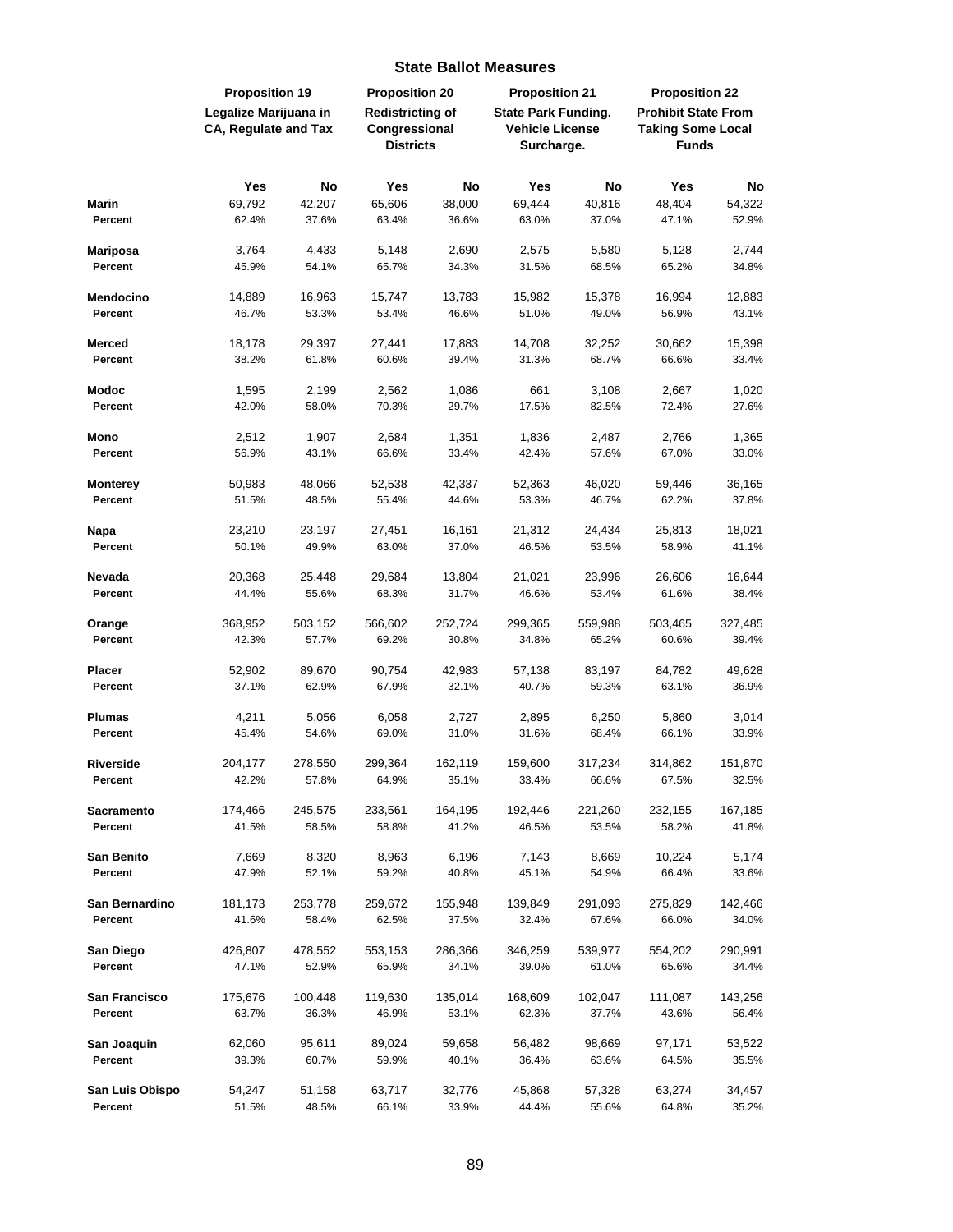|                     | <b>Proposition 19</b>                                |           | <b>Proposition 20</b>                                        |           | <b>Proposition 21</b>                                              |           | <b>Proposition 22</b>                                                  |           |
|---------------------|------------------------------------------------------|-----------|--------------------------------------------------------------|-----------|--------------------------------------------------------------------|-----------|------------------------------------------------------------------------|-----------|
|                     | Legalize Marijuana in<br><b>CA, Regulate and Tax</b> |           | <b>Redistricting of</b><br>Congressional<br><b>Districts</b> |           | <b>State Park Funding.</b><br><b>Vehicle License</b><br>Surcharge. |           | <b>Prohibit State From</b><br><b>Taking Some Local</b><br><b>Funds</b> |           |
|                     |                                                      |           |                                                              |           |                                                                    |           |                                                                        |           |
|                     | Yes                                                  | <b>No</b> | Yes                                                          | No        | Yes                                                                | <b>No</b> | Yes                                                                    | No        |
| San Mateo           | 112,637                                              | 105,813   | 120,033                                                      | 83,821    | 114,657                                                            | 100,788   | 110,328                                                                | 93,968    |
| Percent             | 51.6%                                                | 48.4%     | 58.9%                                                        | 41.1%     | 53.3%                                                              | 46.7%     | 54.1%                                                                  | 45.9%     |
| Santa Barbara       | 68,108                                               | 63,088    | 77,844                                                       | 43,267    | 61,970                                                             | 66,491    | 80,837                                                                 | 41,363    |
| Percent             | 52.0%                                                | 48.0%     | 64.3%                                                        | 35.7%     | 48.2%                                                              | 51.8%     | 66.2%                                                                  | 33.8%     |
| Santa Clara         | 245,568                                              | 263,093   | 302,266                                                      | 176,758   | 262,622                                                            | 239,467   | 299,659                                                                | 181,922   |
| Percent             | 48.2%                                                | 51.8%     | 63.2%                                                        | 36.8%     | 52.4%                                                              | 47.6%     | 62.3%                                                                  | 37.7%     |
| Santa Cruz          | 61,330                                               | 34,405    | 51,984                                                       | 36,865    | 64,765                                                             | 29,992    | 48,960                                                                 | 39,037    |
| Percent             | 64.1%                                                | 35.9%     | 58.6%                                                        | 41.4%     | 68.4%                                                              | 31.6%     | 55.7%                                                                  | 44.3%     |
| <b>Shasta</b>       | 25,126                                               | 39,647    | 39,049                                                       | 22,391    | 18,473                                                             | 45,864    | 41,136                                                                 | 21,276    |
| Percent             | 38.7%                                                | 61.3%     | 63.6%                                                        | 36.4%     | 28.7%                                                              | 71.3%     | 66.0%                                                                  | 34.0%     |
| Sierra              | 831                                                  | 1,005     | 1,053                                                        | 652       | 496                                                                | 1,303     | 1,077                                                                  | 670       |
| Percent             | 45.2%                                                | 54.8%     | 61.8%                                                        | 38.2%     | 27.5%                                                              | 72.5%     | 61.7%                                                                  | 38.3%     |
| Siskiyou            | 8,491                                                | 9,875     | 10,957                                                       | 6,078     | 5,094                                                              | 13,009    | 11,007                                                                 | 6,284     |
| Percent             | 46.2%                                                | 53.8%     | 64.4%                                                        | 35.6%     | 28.1%                                                              | 71.9%     | 63.7%                                                                  | 36.3%     |
| Solano              | 54,039                                               | 63,948    | 67,821                                                       | 43,783    | 50,087                                                             | 66,314    | 71,969                                                                 | 40,812    |
| Percent             | 45.8%                                                | 54.2%     | 60.8%                                                        | 39.2%     | 43.0%                                                              | 57.0%     | 63.9%                                                                  | 36.1%     |
| Sonoma              | 99,960                                               | 80,978    | 101,570                                                      | 67,740    | 103,657                                                            | 77,516    | 96,447                                                                 | 76,335    |
| Percent             | 55.3%                                                | 44.7%     | 60.0%                                                        | 40.0%     | 57.3%                                                              | 42.7%     | 55.9%                                                                  | 44.1%     |
| <b>Stanislaus</b>   | 44,629                                               | 75,465    | 71,768                                                       | 41,162    | 39,432                                                             | 78,872    | 77,134                                                                 | 37,888    |
| Percent             | 37.1%                                                | 62.9%     | 63.6%                                                        | 36.4%     | 33.3%                                                              | 66.7%     | 67.1%                                                                  | 32.9%     |
| <b>Sutter</b>       | 8,795                                                | 16,362    | 15,214                                                       | 8,598     | 7,477                                                              | 17,342    | 16,056                                                                 | 7,996     |
| Percent             | 34.9%                                                | 65.1%     | 63.9%                                                        | 36.1%     | 30.1%                                                              | 69.9%     | 66.8%                                                                  | 33.2%     |
| Tehama              | 7,374                                                | 12,826    | 12,264                                                       | 6,900     | 4,661                                                              | 15,278    | 12,766                                                                 | 6,745     |
| Percent             | 36.5%                                                | 63.5%     | 64.0%                                                        | 36.0%     | 23.3%                                                              | 76.7%     | 65.5%                                                                  | 34.5%     |
| Trinity             | 2,254                                                | 3,327     | 3,250                                                        | 1,983     | 1,641                                                              | 3,852     | 3,537                                                                  | 1,756     |
| Percent             | 40.3%                                                | 59.7%     | 62.2%                                                        | 37.8%     | 29.8%                                                              | 70.2%     | 66.9%                                                                  | 33.1%     |
| <b>Tulare</b>       | 27,390                                               | 53,816    | 51,893                                                       | 25,193    | 19,440                                                             | 60,475    | 52,042                                                                 | 25,903    |
| Percent             | 33.7%                                                | 66.3%     | 67.4%                                                        | 32.6%     | 24.3%                                                              | 75.7%     | 66.8%                                                                  | 33.2%     |
| <b>Tuolumne</b>     | 9,806                                                | 12,602    | 14,553                                                       | 6,623     | 7,729                                                              | 14,357    | 14,401                                                                 | 6,899     |
| Percent             | 43.7%                                                | 56.3%     | 68.8%                                                        | 31.2%     | 34.9%                                                              | 65.1%     | 67.7%                                                                  | 32.3%     |
| Ventura             | 117,271                                              | 142,844   | 157,102                                                      | 90,089    | 105,641                                                            | 150,562   | 156,789                                                                | 91,569    |
| Percent             | 45.0%                                                | 55.0%     | 63.6%                                                        | 36.4%     | 41.2%                                                              | 58.8%     | 63.2%                                                                  | 36.8%     |
| Yolo                | 29,247                                               | 30,304    | 33,227                                                       | 22,884    | 31,706                                                             | 27,066    | 29,363                                                                 | 26,869    |
| Percent             | 49.1%                                                | 50.9%     | 59.3%                                                        | 40.7%     | 54.0%                                                              | 46.0%     | 52.3%                                                                  | 47.7%     |
| Yuba                | 6,454                                                | 9,852     | 10,401                                                       | 5,265     | 4,612                                                              | 11,572    | 10,982                                                                 | 4,861     |
| Percent             | 39.5%                                                | 60.5%     | 66.4%                                                        | 33.6%     | 28.4%                                                              | 71.6%     | 69.4%                                                                  | 30.6%     |
| <b>State Totals</b> | 4,643,592                                            | 5,333,230 | 5,743,069                                                    | 3,636,892 | 4,190,643                                                          | 5,615,595 | 5,733,755                                                              | 3,725,014 |
| Percent             | 46.5%                                                | 53.5%     | 61.3%                                                        | 38.7%     | 42.7%                                                              | 57.3%     | 60.7%                                                                  | 39.3%     |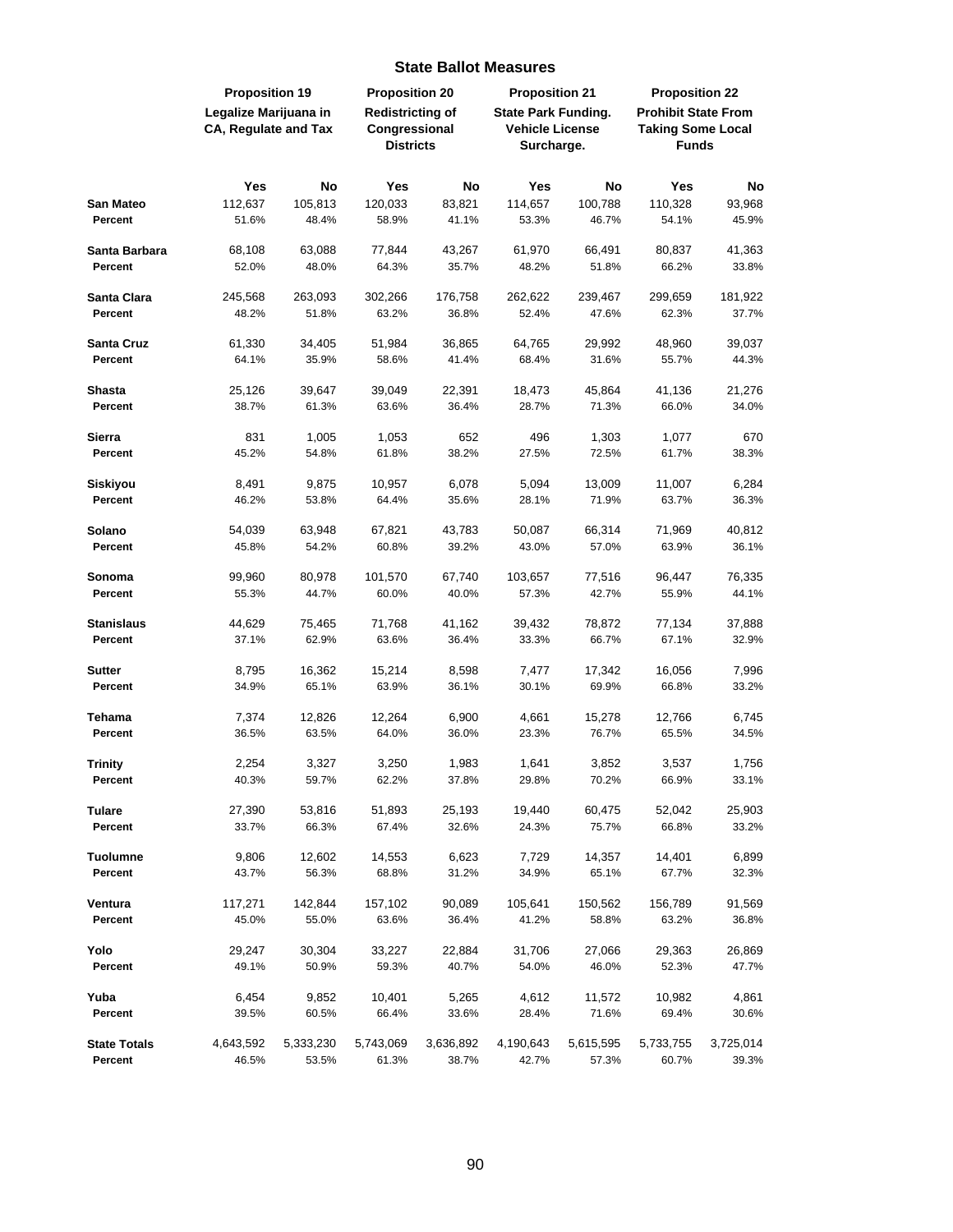|                          | <b>Proposition 23</b>                               |                    | <b>Proposition 24</b>                                                |                    | <b>Proposition 25</b>                                |                  | <b>Proposition 26</b>                        |                    |
|--------------------------|-----------------------------------------------------|--------------------|----------------------------------------------------------------------|--------------------|------------------------------------------------------|------------------|----------------------------------------------|--------------------|
|                          | <b>Suspend Air Pollution</b><br>Control Law (AB 32) |                    | <b>Repeal Allowance of</b><br><b>Lower Business Tax</b><br>Liability |                    | <b>Simple Majority Vote to</b><br><b>Pass Budget</b> |                  | 2/3 Vote for Some<br><b>State/Local Fees</b> |                    |
|                          |                                                     |                    |                                                                      |                    |                                                      |                  |                                              |                    |
|                          | Yes                                                 | No                 | Yes                                                                  | No                 | Yes                                                  | No               | Yes                                          | No                 |
| Alameda<br>Percent       | 106,106<br>23.8%                                    | 338,147<br>76.2%   | 237,598<br>55.7%                                                     | 189,635<br>44.3%   | 308,970<br>70.7%                                     | 128,378<br>29.3% | 161,125<br>37.5%                             | 268,423<br>62.5%   |
| <b>Alpine</b>            | 212                                                 | 329                | 225                                                                  | 294                | 315                                                  | 220              | 241                                          | 283                |
| Percent                  | 39.1%                                               | 60.9%              | 43.3%                                                                | 56.7%              | 58.9%                                                | 41.1%            | 45.9%                                        | 54.1%              |
| Amador                   | 8,029                                               | 7,808              | 5,310                                                                | 10,154             | 7,655                                                | 8,195            | 9,176                                        | 6,320              |
| Percent                  | 50.7%                                               | 49.3%              | 34.3%                                                                | 65.7%              | 48.2%                                                | 51.8%            | 59.3%                                        | 40.7%              |
| <b>Butte</b>             | 33,514                                              | 40,501             | 25,213                                                               | 45,953             | 35,359                                               | 37,400           | 36,980                                       | 34,148             |
| Percent                  | 45.2%                                               | 54.8%              | 35.4%                                                                | 64.6%              | 48.5%                                                | 51.5%            | 52.0%                                        | 48.0%              |
| <b>Calaveras</b>         | 9,515                                               | 9,742              | 6,663                                                                | 12,178             | 9,811                                                | 9,527            | 11,277                                       | 7,600              |
| Percent                  | 49.4%                                               | 50.6%              | 35.3%                                                                | 64.7%              | 50.8%                                                | 49.2%            | 59.8%                                        | 40.2%              |
| Colusa                   | 2,904                                               | 2,113              | 1,449                                                                | 3,517              | 2,004                                                | 3,052            | 3,209                                        | 1,776              |
| Percent                  | 57.9%                                               | 42.1%              | 29.1%                                                                | 70.9%              | 39.6%                                                | 60.4%            | 64.4%                                        | 35.6%              |
| <b>Contra Costa</b>      | 108,652                                             | 224,321            | 147,489                                                              | 171,731            | 206,867                                              | 122,771          | 150,441                                      | 172,812            |
| Percent                  | 32.6%                                               | 67.4%              | 46.2%                                                                | 53.8%              | 62.8%                                                | 37.2%            | 46.5%                                        | 53.5%              |
| <b>Del Norte</b>         | 3,859                                               | 3,964              | 3,041                                                                | 4,621              | 4,070                                                | 3,696            | 4,466                                        | 3,180              |
| Percent                  | 49.3%                                               | 50.7%              | 39.6%                                                                | 60.4%              | 52.5%                                                | 47.5%            | 58.5%                                        | 41.5%              |
| El Dorado                | 36,723                                              | 38,309             | 23,568                                                               | 48,906             | 33,571                                               | 40,941           | 42,509                                       | 29,782             |
| Percent                  | 48.9%                                               | 51.1%              | 32.5%                                                                | 67.5%              | 45.0%                                                | 55.0%            | 58.9%                                        | 41.1%              |
| Fresno                   | 91,126                                              | 101,548            | 64,246                                                               | 124,109            | 86,501                                               | 105,312          | 115,762                                      | 72,629             |
| Percent                  | 47.2%                                               | 52.8%              | 34.1%                                                                | 65.9%              | 45.0%                                                | 55.0%            | 61.5%                                        | 38.5%              |
| Glenn                    | 4,464                                               | 3,302              | 2,207                                                                | 5,353              | 2,970                                                | 4,690            | 4,668                                        | 2,892              |
| Percent                  | 57.5%                                               | 42.5%              | 29.1%                                                                | 70.9%              | 38.7%                                                | 61.3%            | 61.8%                                        | 38.2%              |
| <b>Humboldt</b>          | 16,413                                              | 32,161             | 21,566                                                               | 24,633             | 27,962                                               | 19,524           | 19,892                                       | 26,489             |
| Percent                  | 33.7%                                               | 66.3%              | 46.6%                                                                | 53.4%              | 58.9%                                                | 41.1%            | 42.8%                                        | 57.2%              |
| Imperial                 | 12,361                                              | 13,545             | 11,237                                                               | 14,289             | 13,522                                               | 12,332           | 14,172                                       | 11,491             |
| Percent                  | 47.7%                                               | 52.3%              | 44.0%                                                                | 56.0%              | 52.4%                                                | 47.6%            | 55.3%                                        | 44.7%              |
| Inyo                     | 3,164                                               | 3,602              | 2,470                                                                | 4,099              | 3,224                                                | 3,492            | 3,855                                        | 2,707              |
| Percent                  | 46.7%                                               | 53.3%              | 37.6%                                                                | 62.4%              | 48.0%                                                | 52.0%            | 58.8%                                        | 41.2%              |
| Kern                     | 89,990                                              | 78,762             | 52,856                                                               | 113,161            | 71,711                                               | 96,376           | 106,994                                      | 59,088             |
| Percent                  | 53.4%                                               | 46.6%              | 31.8%                                                                | 68.2%              | 42.6%                                                | 57.4%            | 64.5%                                        | 35.5%              |
| <b>Kings</b>             | 13,384                                              | 12,500             | 8,373                                                                | 17,056             | 11,474                                               | 14,225           | 16,121                                       | 9,222              |
| Percent                  | 51.8%                                               | 48.2%              | 32.9%                                                                | 67.1%              | 44.6%                                                | 55.4%            | 63.7%                                        | 36.3%              |
| Lake                     | 8,191                                               | 12,380             | 8,401                                                                | 11,770             | 11,272                                               | 8,816            | 11,227                                       | 8,568              |
| Percent                  | 39.8%                                               | 60.2%              | 41.6%                                                                | 58.4%              | 56.2%                                                | 43.8%            | 56.8%                                        | 43.2%              |
| Lassen                   | 5,668                                               | 3,376              | 2,917                                                                | 5,946              | 3,974                                                | 5,064            | 5,648                                        | 3,264              |
| Percent                  | 62.7%                                               | 37.3%              | 32.9%                                                                | 67.1%              | 43.9%                                                | 56.1%            | 63.4%                                        | 36.6%              |
| Los Angeles<br>Percent   | 717,005<br>32.5%                                    | 1,482,707<br>67.5% | 974,686<br>45.5%                                                     | 1,167,011<br>54.5% | 1,252,870<br>58.3%                                   | 898,263<br>41.7% | 1,038,691<br>48.7%                           | 1,093,352<br>51.3% |
| <b>Madera</b><br>Percent | 17,721<br>53.4%                                     | 15,471<br>46.6%    | 10,604<br>32.2%                                                      | 22,250<br>67.8%    | 13,886<br>41.7%                                      | 19,360<br>58.3%  | 21,142<br>64.4%                              | 11,726<br>35.6%    |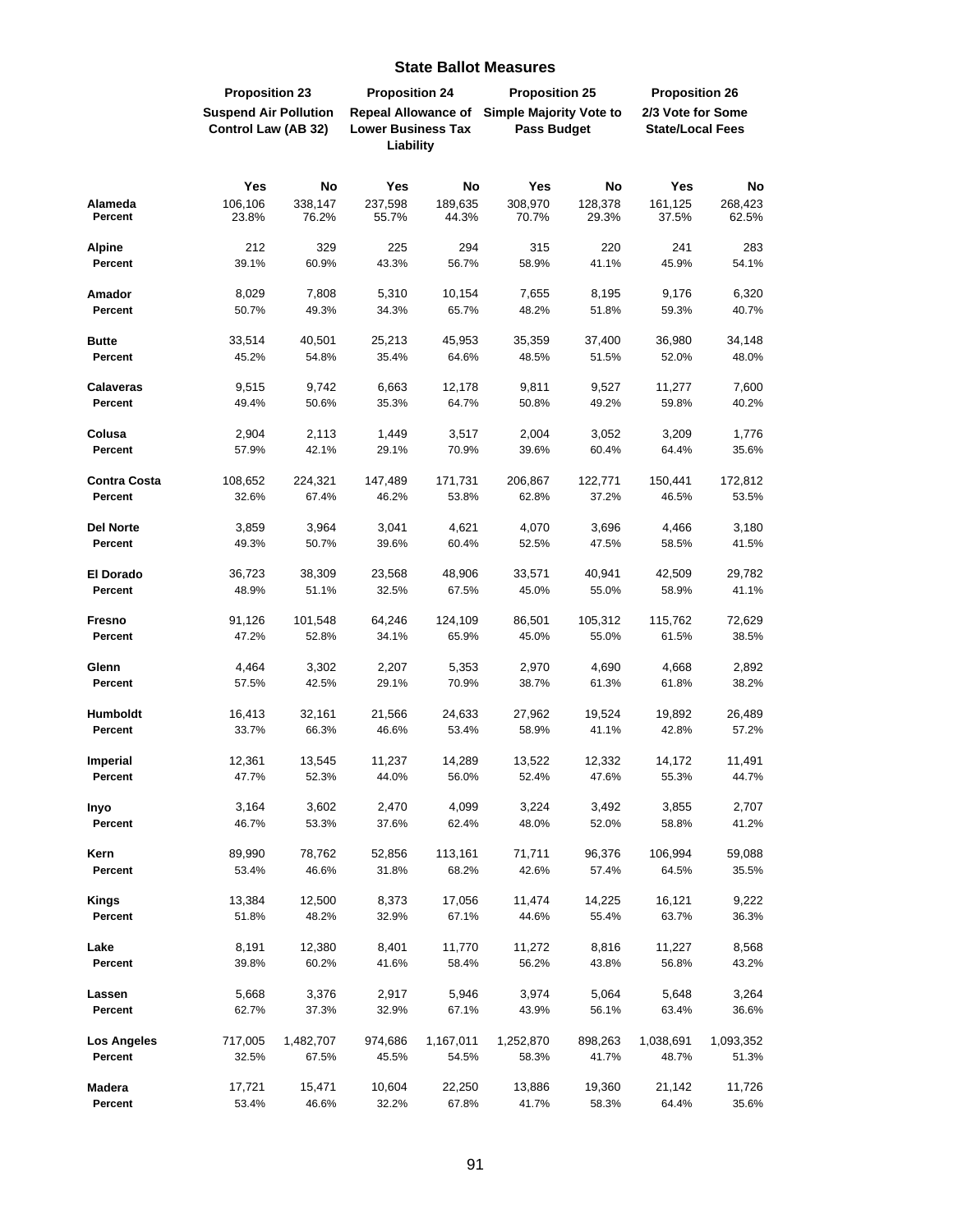|                   | <b>Proposition 23</b>                               |           | <b>Proposition 24</b>                                   |         | <b>Proposition 25</b>                                |         | <b>Proposition 26</b>                        |         |
|-------------------|-----------------------------------------------------|-----------|---------------------------------------------------------|---------|------------------------------------------------------|---------|----------------------------------------------|---------|
|                   | <b>Suspend Air Pollution</b><br>Control Law (AB 32) |           | <b>Repeal Allowance of</b><br><b>Lower Business Tax</b> |         | <b>Simple Majority Vote to</b><br><b>Pass Budget</b> |         | 2/3 Vote for Some<br><b>State/Local Fees</b> |         |
|                   |                                                     |           | Liability                                               |         |                                                      |         |                                              |         |
|                   | Yes                                                 | <b>No</b> | Yes                                                     | No      | Yes                                                  | No      | Yes                                          | No      |
| <b>Marin</b>      | 23,748                                              | 85,119    | 51,367                                                  | 51,155  | 72,611                                               | 33,546  | 35,203                                       | 68,371  |
| Percent           | 21.8%                                               | 78.2%     | 50.2%                                                   | 49.8%   | 68.4%                                                | 31.6%   | 33.9%                                        | 66.1%   |
| <b>Mariposa</b>   | 3,957                                               | 4,076     | 2,778                                                   | 5,030   | 3,535                                                | 4,469   | 4,703                                        | 3,125   |
| Percent           | 49.2%                                               | 50.8%     | 35.5%                                                   | 64.5%   | 44.1%                                                | 55.9%   | 60.1%                                        | 39.9%   |
| <b>Mendocino</b>  | 8,936                                               | 21,909    | 14,458                                                  | 15,114  | 19,312                                               | 11,013  | 12,350                                       | 17,296  |
| Percent           | 28.9%                                               | 71.1%     | 48.8%                                                   | 51.2%   | 63.7%                                                | 36.3%   | 41.6%                                        | 58.4%   |
| <b>Merced</b>     | 21,773                                              | 24,340    | 17,119                                                  | 28,120  | 23,084                                               | 22,753  | 26,480                                       | 18,630  |
| Percent           | 47.2%                                               | 52.8%     | 37.8%                                                   | 62.2%   | 50.4%                                                | 49.6%   | 58.8%                                        | 41.2%   |
| <b>Modoc</b>      | 2,284                                               | 1,445     | 987                                                     | 2,675   | 1,372                                                | 2,324   | 2,474                                        | 1,188   |
| Percent           | 61.3%                                               | 38.7%     | 26.9%                                                   | 73.1%   | 37.1%                                                | 62.9%   | 67.6%                                        | 32.4%   |
| Mono              | 1,774                                               | 2,460     | 1,589                                                   | 2,454   | 2,102                                                | 2,005   | 2,226                                        | 1,827   |
| Percent           | 41.8%                                               | 58.2%     | 39.3%                                                   | 60.7%   | 51.2%                                                | 48.8%   | 55.0%                                        | 45.0%   |
| <b>Monterey</b>   | 32,302                                              | 64,829    | 46,326                                                  | 48,941  | 59,919                                               | 36,582  | 43,488                                       | 50,206  |
| Percent           | 33.2%                                               | 66.8%     | 48.6%                                                   | 51.4%   | 62.1%                                                | 37.9%   | 46.4%                                        | 53.6%   |
| Napa              | 15,815                                              | 29,268    | 18,479                                                  | 25,157  | 26,728                                               | 17,883  | 22,127                                       | 21,241  |
| Percent           | 35.0%                                               | 65.0%     | 42.3%                                                   | 57.7%   | 60.0%                                                | 40.0%   | 51.1%                                        | 48.9%   |
| Nevada            | 20,134                                              | 24,781    | 16,846                                                  | 26,071  | 22,616                                               | 21,649  | 23,496                                       | 19,867  |
| Percent           | 44.8%                                               | 55.2%     | 39.2%                                                   | 60.8%   | 51.1%                                                | 48.9%   | 54.2%                                        | 45.8%   |
| Orange            | 427,287                                             | 419,445   | 266,868                                                 | 557,049 | 363,467                                              | 471,507 | 525,745                                      | 297,465 |
| Percent           | 50.5%                                               | 49.5%     | 32.3%                                                   | 67.7%   | 43.5%                                                | 56.5%   | 63.9%                                        | 36.1%   |
| <b>Placer</b>     | 65,758                                              | 71,800    | 44,450                                                  | 88,796  | 63,811                                               | 73,142  | 78,763                                       | 54,407  |
| Percent           | 47.8%                                               | 52.2%     | 33.3%                                                   | 66.7%   | 46.5%                                                | 53.5%   | 59.2%                                        | 40.8%   |
| <b>Plumas</b>     | 4,858                                               | 4,202     | 3,020                                                   | 5,777   | 4,575                                                | 4,422   | 5,381                                        | 3,431   |
| Percent           | 53.7%                                               | 46.3%     | 34.3%                                                   | 65.7%   | 50.9%                                                | 49.1%   | 61.1%                                        | 38.9%   |
| <b>Riverside</b>  | 230,283                                             | 240,366   | 169,501                                                 | 292,665 | 223,867                                              | 243,638 | 291,632                                      | 172,420 |
| Percent           | 48.9%                                               | 51.1%     | 36.6%                                                   | 63.4%   | 47.8%                                                | 52.2%   | 62.9%                                        | 37.1%   |
| <b>Sacramento</b> | 154,255                                             | 253,735   | 164,188                                                 | 233,661 | 229,431                                              | 179,082 | 205,593                                      | 192,251 |
| Percent           | 37.8%                                               | 62.2%     | 41.2%                                                   | 58.8%   | 56.2%                                                | 43.8%   | 51.7%                                        | 48.3%   |
| <b>San Benito</b> | 6,426                                               | 9,107     | 6,233                                                   | 8,934   | 8,635                                                | 6,680   | 8,014                                        | 6,982   |
| Percent           | 41.3%                                               | 58.7%     | 41.0%                                                   | 59.0%   | 56.4%                                                | 43.6%   | 53.5%                                        | 46.5%   |
| San Bernardino    | 203,466                                             | 219,569   | 152,840                                                 | 261,872 | 200,052                                              | 218,578 | 254,896                                      | 159,981 |
| Percent           | 48.0%                                               | 52.0%     | 36.8%                                                   | 63.2%   | 47.7%                                                | 52.3%   | 61.5%                                        | 38.5%   |
| San Diego         | 383,393                                             | 490,431   | 322,200                                                 | 519,490 | 415,749                                              | 441,744 | 490,268                                      | 349,421 |
| Percent           | 43.8%                                               | 56.2%     | 38.2%                                                   | 61.8%   | 48.4%                                                | 51.6%   | 58.4%                                        | 41.6%   |
| San Francisco     | 47,499                                              | 220,242   | 151,478                                                 | 103,380 | 196,259                                              | 62,973  | 76,247                                       | 176,742 |
| Percent           | 17.7%                                               | 82.3%     | 59.5%                                                   | 40.5%   | 75.8%                                                | 24.2%   | 30.1%                                        | 69.9%   |
| San Joaquin       | 67,755                                              | 84,933    | 59,334                                                  | 89,853  | 84,908                                               | 67,814  | 83,780                                       | 65,572  |
| Percent           | 44.3%                                               | 55.7%     | 39.7%                                                   | 60.3%   | 55.6%                                                | 44.4%   | 56.1%                                        | 43.9%   |
| San Luis Obispo   | 43,556                                              | 58,159    | 39,395                                                  | 57,521  | 52,531                                               | 46,362  | 50,786                                       | 45,735  |
| Percent           | 42.8%                                               | 57.2%     | 40.6%                                                   | 59.4%   | 53.2%                                                | 46.8%   | 52.7%                                        | 47.3%   |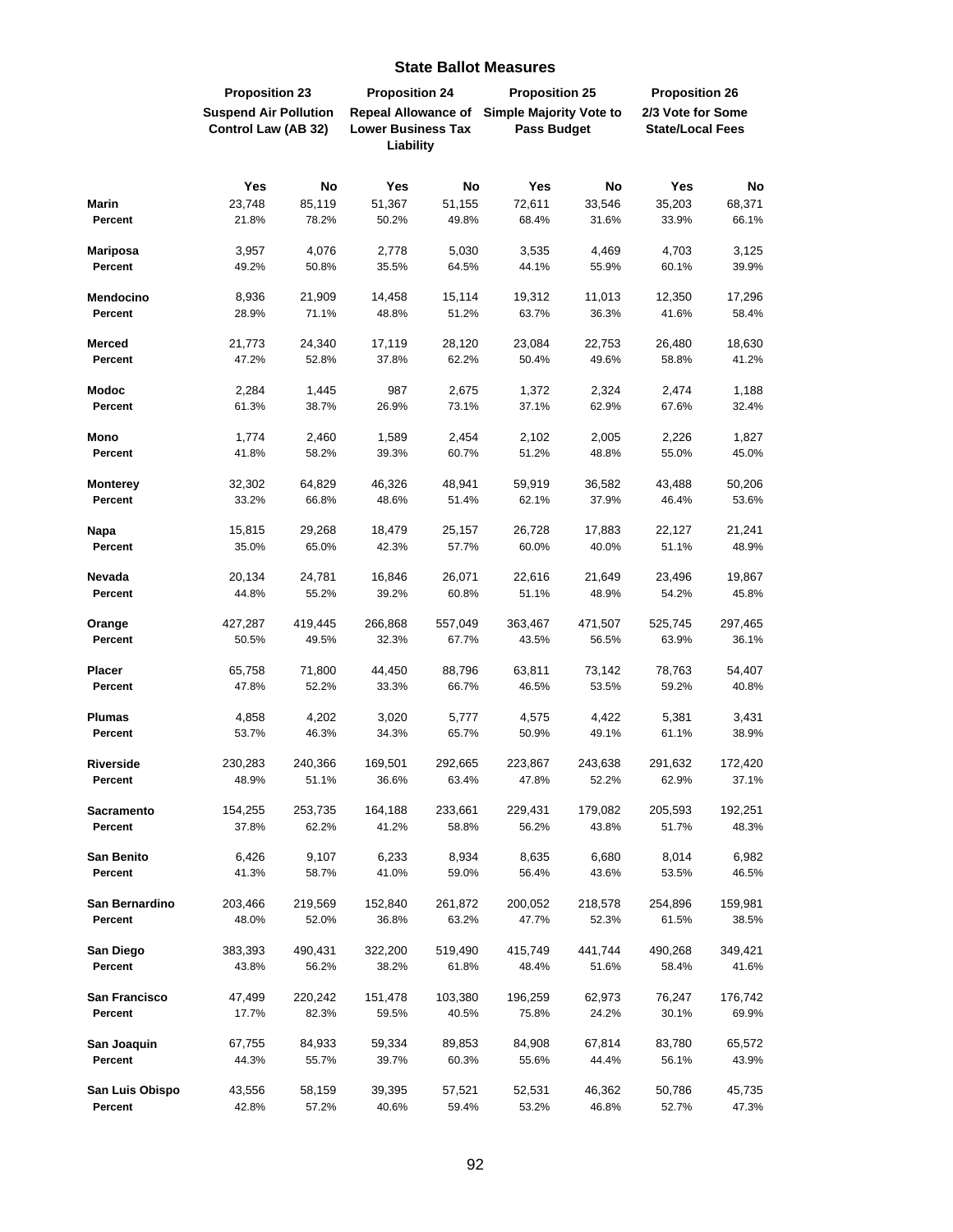|                              | <b>Proposition 23</b>                               |                  | <b>Proposition 24</b>                                                |                  | <b>Proposition 25</b>                                |                  | <b>Proposition 26</b>                        |                  |
|------------------------------|-----------------------------------------------------|------------------|----------------------------------------------------------------------|------------------|------------------------------------------------------|------------------|----------------------------------------------|------------------|
|                              | <b>Suspend Air Pollution</b><br>Control Law (AB 32) |                  | <b>Repeal Allowance of</b><br><b>Lower Business Tax</b><br>Liability |                  | <b>Simple Majority Vote to</b><br><b>Pass Budget</b> |                  | 2/3 Vote for Some<br><b>State/Local Fees</b> |                  |
|                              |                                                     |                  |                                                                      |                  |                                                      |                  |                                              |                  |
|                              | Yes                                                 | <b>No</b>        | Yes                                                                  | No               | Yes                                                  | <b>No</b>        | Yes                                          | No               |
| <b>San Mateo</b>             | 56,777                                              | 155,862          | 99,418                                                               | 104,463          | 137,117                                              | 72,158           | 84,191                                       | 120,457          |
| Percent                      | 26.7%                                               | 73.3%            | 48.7%                                                                | 51.3%            | 65.6%                                                | 34.4%            | 41.1%                                        | 58.9%            |
|                              |                                                     |                  |                                                                      |                  |                                                      |                  |                                              |                  |
| Santa Barbara<br>Percent     | 48,993<br>38.4%                                     | 78,364<br>61.6%  | 53,482<br>44.2%                                                      | 67,511<br>55.8%  | 65,975<br>53.6%                                      | 57,150<br>46.4%  | 59,501<br>49.1%                              | 61,442<br>50.9%  |
|                              |                                                     |                  |                                                                      |                  |                                                      |                  |                                              |                  |
| Santa Clara                  | 148,173                                             | 347,953          | 211,029                                                              | 269,389          | 299,760                                              | 178,677          | 220,706                                      | 247,377          |
| Percent                      | 29.8%                                               | 70.2%            | 43.9%                                                                | 56.1%            | 62.7%                                                | 37.3%            | 47.1%                                        | 52.9%            |
| <b>Santa Cruz</b>            | 21,547                                              | 71,863           | 48,240                                                               | 40,089           | 62,852                                               | 27,764           | 31,857                                       | 56,985           |
| Percent                      | 23.0%                                               | 77.0%            | 54.7%                                                                | 45.3%            | 69.4%                                                | 30.6%            | 35.8%                                        | 64.2%            |
|                              |                                                     |                  |                                                                      |                  |                                                      |                  |                                              |                  |
| <b>Shasta</b><br>Percent     | 33,618                                              | 29,844           | 19,510                                                               | 42,145           | 25,139                                               | 37,583           | 38,287                                       | 23,546           |
|                              | 53.0%                                               | 47.0%            | 31.6%                                                                | 68.4%            | 40.0%                                                | 60.0%            | 62.0%                                        | 38.0%            |
| Sierra                       | 955                                                 | 825              | 592                                                                  | 1,143            | 861                                                  | 907              | 1,015                                        | 713              |
| Percent                      | 53.7%                                               | 46.3%            | 34.1%                                                                | 65.9%            | 48.6%                                                | 51.4%            | 58.8%                                        | 41.2%            |
| <b>Siskiyou</b>              | 9,242                                               | 8,363            | 6,419                                                                | 10,737           | 8,262                                                | 9,206            | 9,638                                        | 7,487            |
| Percent                      | 52.5%                                               | 47.5%            | 37.4%                                                                | 62.6%            | 47.2%                                                | 52.8%            | 56.3%                                        | 43.7%            |
|                              |                                                     |                  |                                                                      |                  |                                                      |                  |                                              |                  |
| Solano                       | 44,936                                              | 69,422           | 49,605                                                               | 62,829           | 67,876                                               | 46,659           | 59,912                                       | 52,194           |
| Percent                      | 39.2%                                               | 60.8%            | 44.1%                                                                | 55.9%            | 59.3%                                                | 40.7%            | 53.5%                                        | 46.5%            |
| Sonoma                       | 48,106                                              | 130,211          | 80,616                                                               | 90,899           | 116,822                                              | 57,105           | 70,522                                       | 99,293           |
| Percent                      | 26.9%                                               | 73.1%            | 47.0%                                                                | 53.0%            | 67.2%                                                | 32.8%            | 41.5%                                        | 58.5%            |
|                              |                                                     |                  | 41,390                                                               |                  |                                                      |                  |                                              | 46,079           |
| <b>Stanislaus</b><br>Percent | 56,960<br>49.0%                                     | 59,215<br>51.0%  | 36.3%                                                                | 72,605<br>63.7%  | 59,529<br>51.4%                                      | 56,476<br>48.6%  | 67,959<br>59.6%                              | 40.4%            |
|                              |                                                     |                  |                                                                      |                  |                                                      |                  |                                              |                  |
| <b>Sutter</b>                | 13,486                                              | 11,118           | 7,789                                                                | 16,152           | 10,427                                               | 14,095           | 15,580                                       | 8,374            |
| Percent                      | 54.9%                                               | 45.1%            | 32.5%                                                                | 67.5%            | 42.5%                                                | 57.5%            | 65.1%                                        | 34.9%            |
| Tehama                       | 10,935                                              | 8,851            | 6,244                                                                | 13,068           | 7,969                                                | 11,627           | 11,956                                       | 7,323            |
| Percent                      | 55.3%                                               | 44.7%            | 32.3%                                                                | 67.7%            | 40.6%                                                | 59.4%            | 62.1%                                        | 37.9%            |
|                              |                                                     |                  |                                                                      |                  |                                                      |                  |                                              |                  |
| <b>Trinity</b><br>Percent    | 2,319<br>42.8%                                      | 3,099<br>57.2%   | 1,989<br>38.4%                                                       | 3,187<br>61.6%   | 2,634<br>49.6%                                       | 2,674<br>50.4%   | 2,795<br>53.6%                               | 2,428<br>46.4%   |
|                              |                                                     |                  |                                                                      |                  |                                                      |                  |                                              |                  |
| <b>Tulare</b>                | 42,162                                              | 36,589           | 24,689                                                               | 52,845           | 33,717                                               | 44,876           | 50,320                                       | 27,357           |
| Percent                      | 53.6%                                               | 46.4%            | 31.8%                                                                | 68.2%            | 42.9%                                                | 57.1%            | 64.8%                                        | 35.2%            |
| <b>Tuolumne</b>              | 10,869                                              | 10,861           | 7,320                                                                | 13,860           | 11,297                                               | 10,460           | 12,166                                       | 9,015            |
| Percent                      | 50.1%                                               | 49.9%            | 34.5%                                                                | 65.5%            | 52.0%                                                | 48.0%            | 57.5%                                        | 42.5%            |
|                              |                                                     |                  |                                                                      |                  |                                                      |                  |                                              |                  |
| Ventura<br>Percent           | 103,235<br>40.7%                                    | 150,225<br>59.3% | 96,869<br>39.1%                                                      | 150,396<br>60.9% | 125,733<br>50.1%                                     | 125,435<br>49.9% | 132,838<br>54.8%                             | 109,714<br>45.2% |
|                              |                                                     |                  |                                                                      |                  |                                                      |                  |                                              |                  |
| Yolo                         | 18,484                                              | 39,895           | 27,038                                                               | 28,726           | 36,041                                               | 21,626           | 23,384                                       | 32,939           |
| Percent                      | 31.6%                                               | 68.4%            | 48.4%                                                                | 51.6%            | 62.5%                                                | 37.5%            | 41.5%                                        | 58.5%            |
| Yuba                         | 8,826                                               | 7,200            | 5,688                                                                | 10,052           | 7,489                                                | 8,370            | 9,959                                        | 5,601            |
| Percent                      | 55.1%                                               | 44.9%            | 36.1%                                                                | 63.9%            | 47.2%                                                | 52.8%            | 64.1%                                        | 35.9%            |
|                              |                                                     |                  |                                                                      |                  |                                                      |                  |                                              |                  |
| <b>State Totals</b>          | 3,733,883                                           | 5,974,564        | 3,947,502                                                            | 5,470,477        | 5,262,052                                            | 4,292,648        | 4,923,834                                    | 4,470,234        |
| Percent                      | 38.4%                                               | 61.6%            | 41.9%                                                                | 58.1%            | 55.1%                                                | 44.9%            | 52.5%                                        | 47.5%            |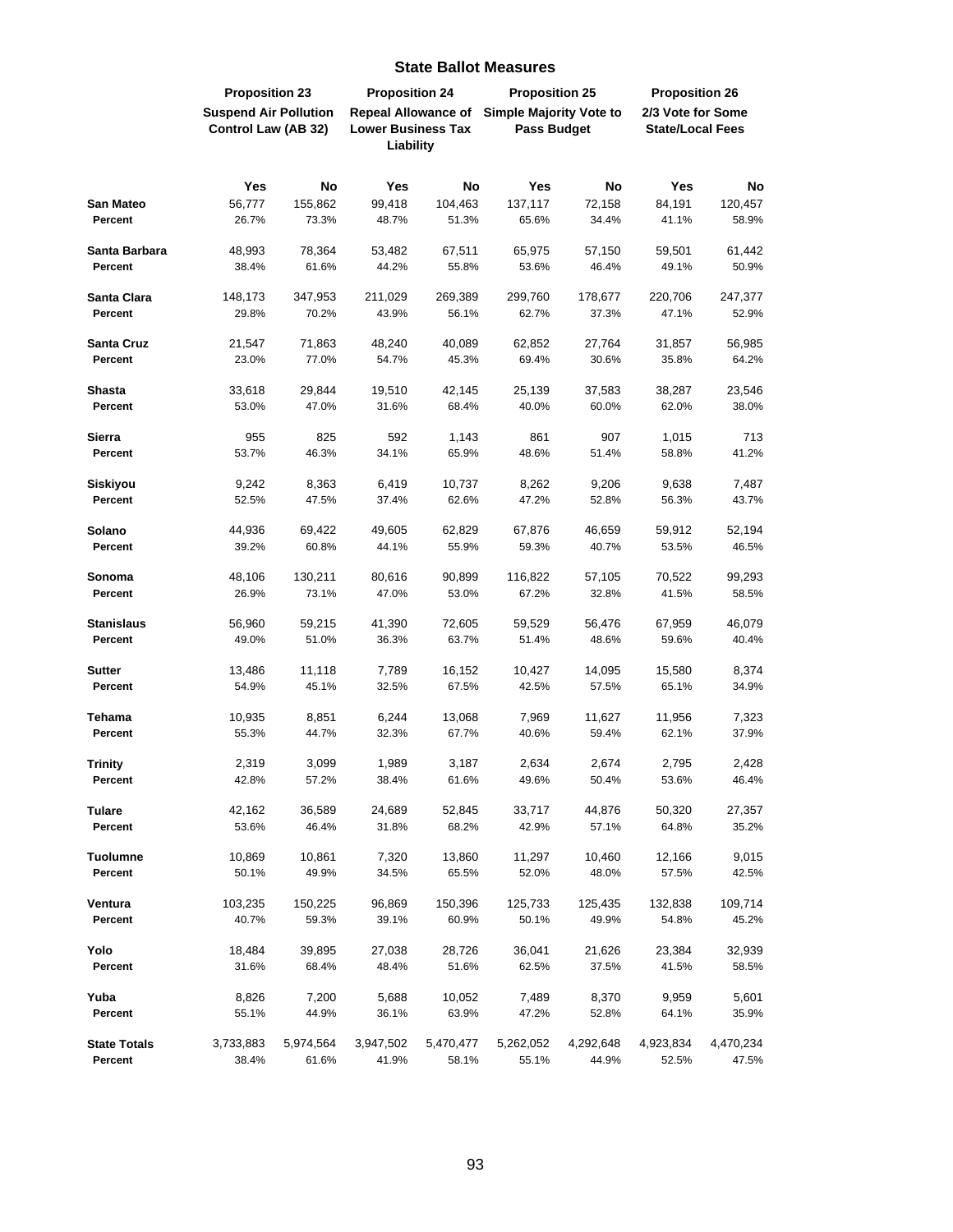#### **Proposition 27 Eliminate State Redistricting Commission**

|                    | Yes              | No               |
|--------------------|------------------|------------------|
| Alameda<br>Percent | 196,189<br>46.8% | 222,783<br>53.2% |
| <b>Alpine</b>      | 221              | 299              |
| Percent            | 42.5%            | 57.5%            |
| Amador             | 4,916            | 10,423           |
| Percent            | 32.0%            | 68.0%            |
| Butte              | 23,495           | 46,542           |
| Percent            | 33.5%            | 66.5%            |
| <b>Calaveras</b>   | 6,244            | 12,416           |
| Percent            | 33.4%            | 66.6%            |
| Colusa             | 1,604            | 3,321            |
| Percent            | 32.5%            | 67.5%            |
| Contra Costa       | 135,672          | 182,173          |
| Percent            | 42.6%            | 57.4%            |
| Del Norte          | 3,146            | 4,455            |
| Percent            | 41.3%            | 58.7%            |
| El Dorado          | 22,469           | 48,635           |
| Percent            | 31.6%            | 68.4%            |
| Fresno             | 63,621           | 121,773          |
| Percent            | 34.3%            | 65.7%            |
| Glenn              | 2,404            | 5,066            |
| Percent            | 32.1%            | 67.9%            |
| Humboldt           | 17,118           | 27,792           |
| Percent            | 38.1%            | 61.9%            |
| <b>Imperial</b>    | 12,346           | 12,990           |
| Percent            | 48.7%            | 51.3%            |
| Inyo               | 2,029            | 4,430            |
| Percent            | 31.4%            | 68.6%            |
| Kern               | 60,867           | 102,546          |
| Percent            | 37.2%            | 62.8%            |
| Kings              | 10,079           | 15,091           |
| Percent            | 40.0%            | 60.0%            |
| Lake               | 7,856            | 11,661           |
| Percent            | 40.2%            | 59.8%            |
| Lassen             | 3,277            | 5,465            |
| Percent            | 37.4%            | 62.6%            |
| Los Angeles        | 928,181          | 1,167,249        |
| Percent            | 44.2%            | 55.8%            |
| Madera             | 11,437           | 20,849           |
| Percent            | 35.4%            | 64.6%            |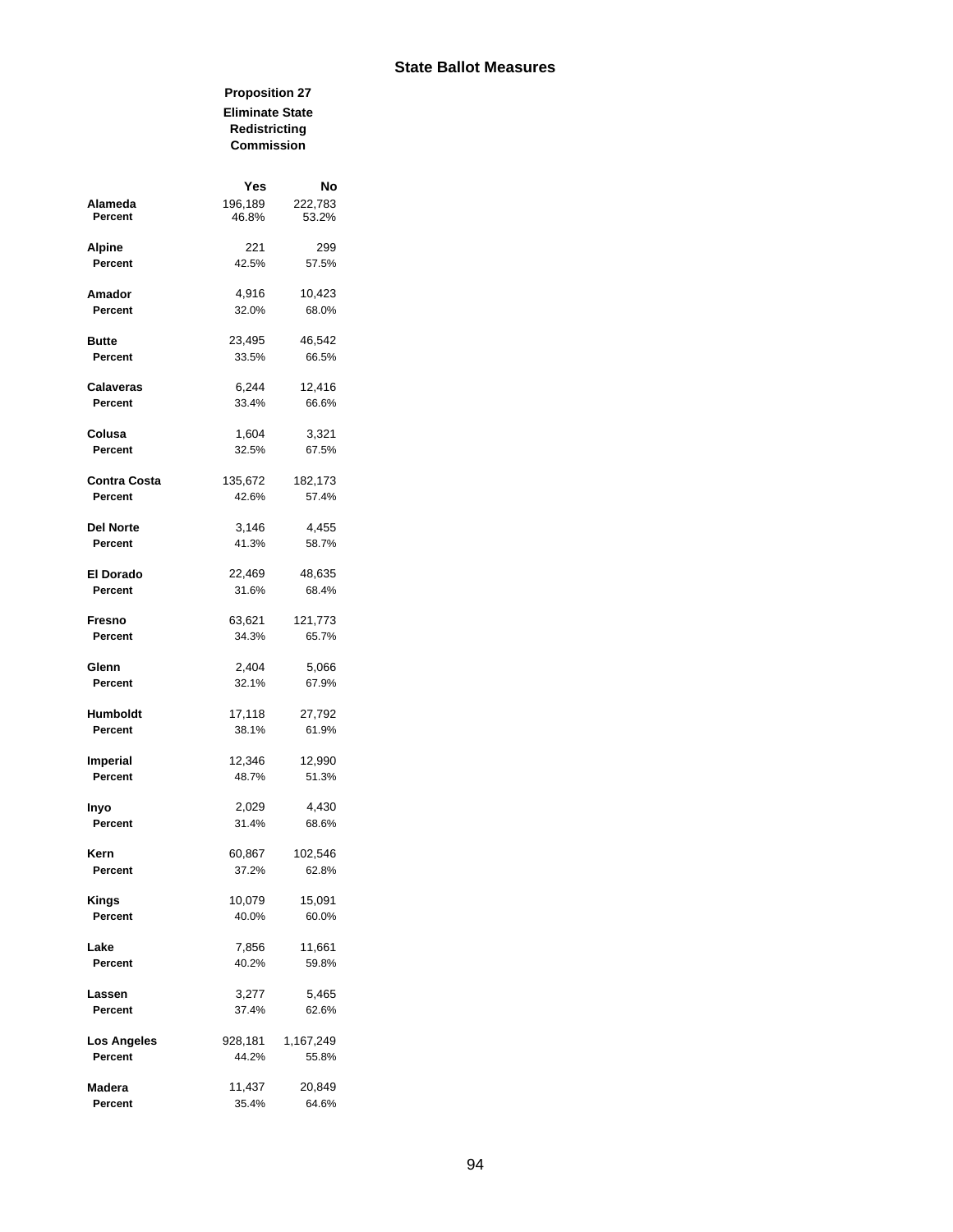#### **Proposition 27 Eliminate State Redistricting Commission**

|                      | Yes     | No      |
|----------------------|---------|---------|
| <b>Marin</b>         | 35,089  | 66,117  |
| Percent              | 34.6%   | 65.4%   |
| Mariposa             | 2,411   | 5,310   |
| Percent              | 31.2%   | 68.8%   |
| Mendocino            | 11,517  | 17,433  |
| Percent              | 39.7%   | 60.3%   |
| Merced               | 18,534  | 26,051  |
| Percent              | 41.5%   | 58.5%   |
| <b>Modoc</b>         | 1,024   | 2,602   |
| Percent              | 28.2%   | 71.8%   |
| Mono                 | 1,342   | 2,649   |
| Percent              | 33.6%   | 66.4%   |
| <b>Monterey</b>      | 43,895  | 48,894  |
| Percent              | 47.3%   | 52.7%   |
| Napa                 | 16,072  | 26,513  |
| Percent              | 37.7%   | 62.3%   |
| Nevada               | 13,309  | 29,530  |
| Percent              | 31.0%   | 69.0%   |
| Orange               | 292,384 | 514,203 |
| Percent              | 36.2%   | 63.8%   |
| Placer               | 42,641  | 88,867  |
| Percent              | 32.4%   | 67.6%   |
| <b>Plumas</b>        | 2,940   | 5,778   |
| Percent              | 33.7%   | 66.3%   |
| Riverside            | 186,009 | 264,397 |
| Percent              | 41.2%   | 58.8%   |
| <b>Sacramento</b>    | 147,267 | 241,648 |
| Percent              | 37.8%   | 62.2%   |
| <b>San Benito</b>    | 6,684   | 8,089   |
| Percent              | 45.2%   | 54.8%   |
| San Bernardino       | 168,750 | 240,581 |
| Percent              | 41.2%   | 58.8%   |
| San Diego            | 313,866 | 504,731 |
| Percent              | 38.3%   | 61.7%   |
| <b>San Francisco</b> | 123,587 | 122,500 |
| Percent              | 50.3%   | 49.7%   |
| San Joaquin          | 66,067  | 80,534  |
| Percent              | 45.0%   | 55.0%   |
| San Luis Obispo      | 33,371  | 60,311  |
| Percent              | 35.6%   | 64.4%   |